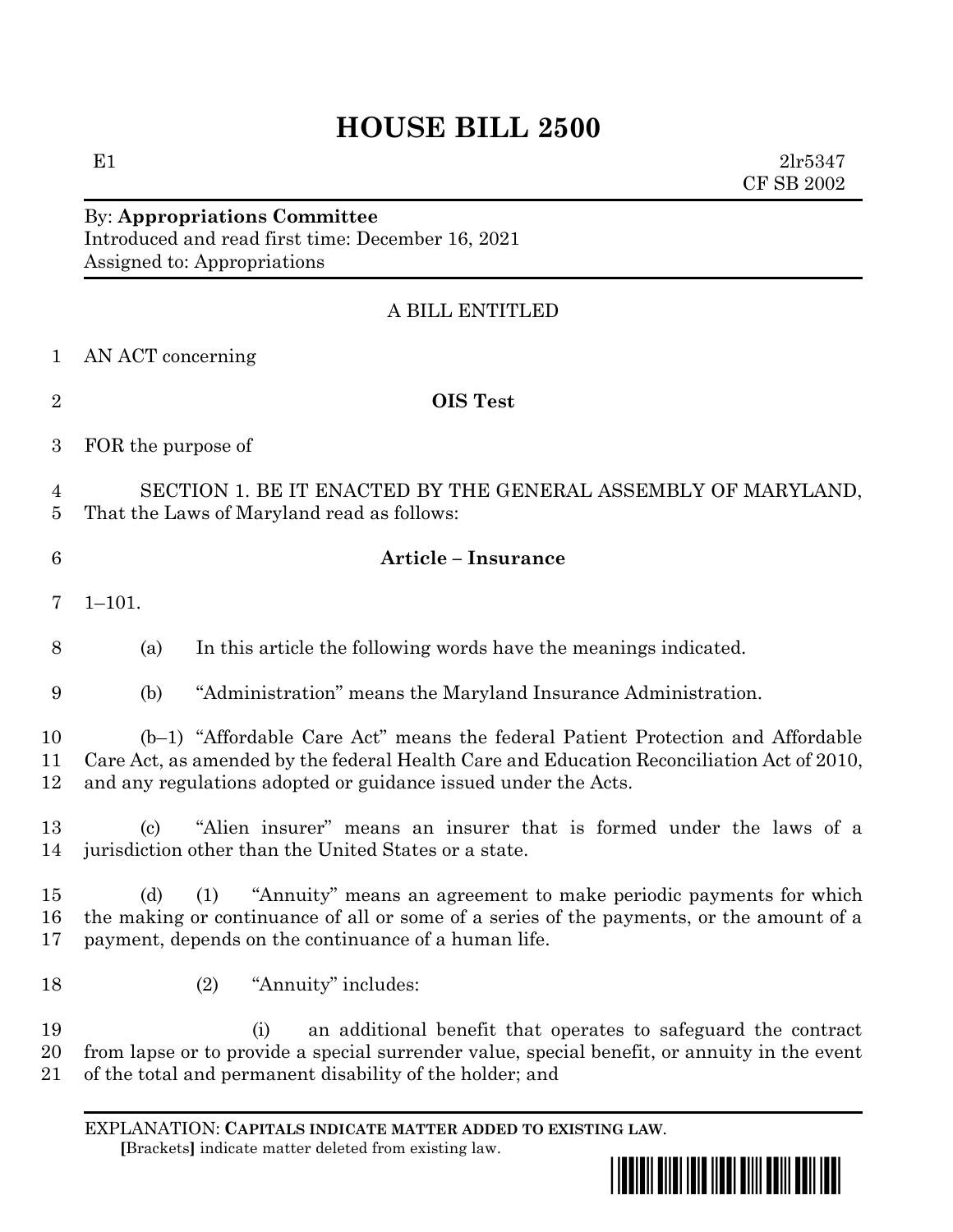(ii) benefits that provide payment or reimbursement for long–term home health care or long–term care in a nursing home or other related institution. (3) "Annuity" does not include life insurance. (e) "Annuity contract" means a contract that provides for an annuity. (f) "Appointment" means an agreement between an insurance producer and insurer under which the insurance producer, for compensation, may sell, solicit, or negotiate policies issued by the insurer. (g) "Authorized insurer" means an insurer that holds a valid certificate of authority. (h) "Burial insurance" includes any kind of agreement, certificate, policy, contract, bond, assurance guarantee, or other arrangement, by bylaw, regulation, or otherwise, in or by which the party that issues the certificate, policy, contract, bond, assurance guarantee, or other arrangement agrees to: (1) provide for the burial of a named or designated deceased individual; (2) save harmless anyone for all or part of the costs of the burial of a named or designated deceased individual; or (3) pay all or part of the incidents of the burial of a named or designated deceased individual. (i) (1) "Casualty insurance" means: (i) insurance against legal, contractual, or assumed liability for death, injury, or disability of a human being, or for damage to property; (ii) if issued as an incidental coverage with or supplemental to liability insurance and regardless of legal liability of the insured, insurance that provides medical, hospital, or surgical disability benefits to injured individuals and funeral and death benefits to dependents, beneficiaries, or personal representatives of individuals killed; or (iii) unless disapproved by the Commissioner as contrary to law or public policy, insurance against any other kind of loss, damage, or liability that is properly a subject of insurance and not within any other kind of insurance described in this subsection. (2) "Casualty insurance" includes motor vehicle physical damage

 insurance, burglary and theft insurance, glass insurance, workers' compensation insurance, employer's liability insurance, and boiler and machinery insurance.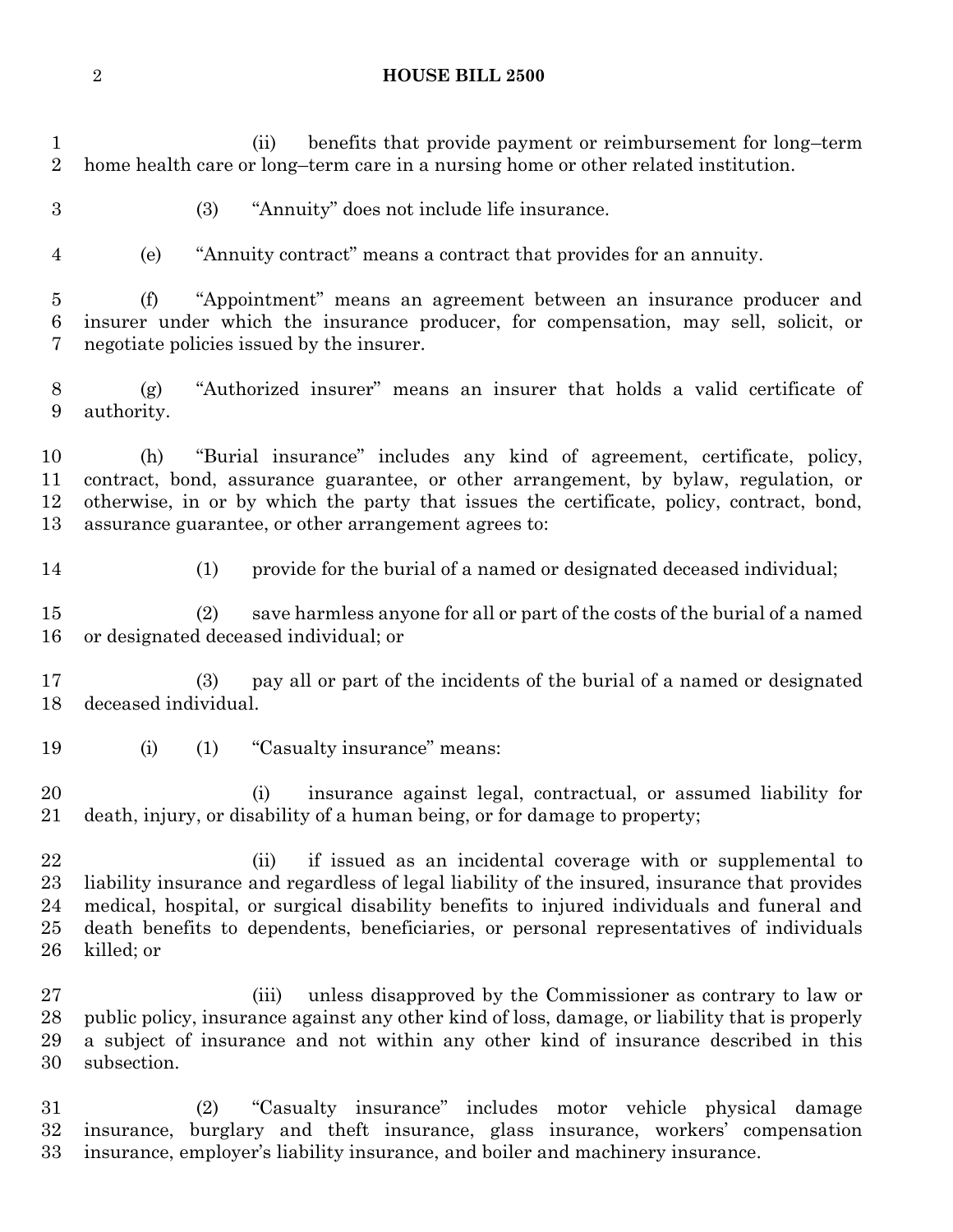(j) "Certificate of authority" means a certificate issued by the Commissioner to

 engage in the insurance business. (k) "Commissioner" means the Maryland Insurance Commissioner. (l) "County" means a county of the State or Baltimore City. (m) "Domestic insurer" means an insurer that is formed under the laws of the State. (m–1) (1) "First–class mail tracking method" means a mail tracking method that provides evidence of the date that a piece of first–class mail was accepted for mailing by the United States Postal Service. (2) "First–class mail tracking method" includes: (i) a certificate of mail; and (ii) an electronic mail tracking system used by the United States Postal Service. (3) "First–class mail tracking method" does not include a certificate of bulk mailing. (n) (1) "Foreign insurer" means an insurer that is formed under the laws of a 17 jurisdiction other than this State. (2) Unless the context requires otherwise, "foreign insurer" includes an alien insurer. (o) "Fund producer" means a licensed insurance producer, including a licensed independent insurance producer, that has been assigned an authorization code by the Maryland Automobile Insurance Fund. (p) (1) "Health insurance" means insurance of human beings against: 24 (i) bodily injury, disablement, or death by accident or accidental means, or the expenses of bodily injury, disablement, or death by accident or accidental means; (ii) disablement or expenses resulting from sickness or childbirth; and (iii) expenses incurred in prevention of sickness or dental care.

(2) "Health insurance" includes: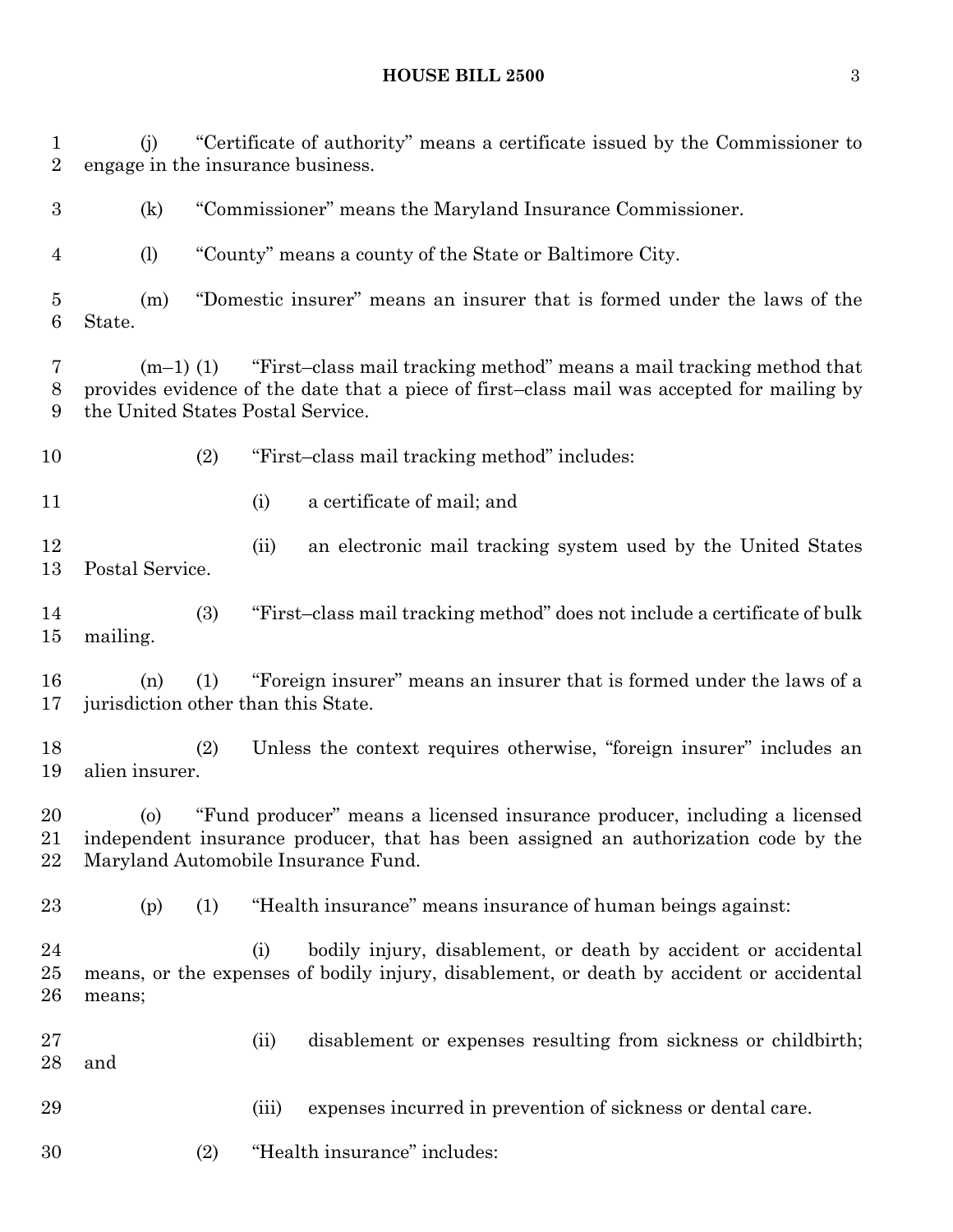| 1                          | (i)<br>accident insurance;                                                                                                                                                                                                                                                                                                                                                           |
|----------------------------|--------------------------------------------------------------------------------------------------------------------------------------------------------------------------------------------------------------------------------------------------------------------------------------------------------------------------------------------------------------------------------------|
| $\overline{2}$             | disability insurance; and<br>(ii)                                                                                                                                                                                                                                                                                                                                                    |
| 3                          | each insurance appertaining to health insurance.<br>(iii)                                                                                                                                                                                                                                                                                                                            |
| $\overline{4}$             | (3)<br>"Health insurance" does not include workers' compensation insurance.                                                                                                                                                                                                                                                                                                          |
| 5                          | "Independent insurance producer" means an insurance producer:<br>(q)                                                                                                                                                                                                                                                                                                                 |
| 6                          | (1)<br>that is not owned or controlled by an insurer or group of insurers;                                                                                                                                                                                                                                                                                                           |
| $\overline{7}$<br>8        | (2)<br>the appointment of which does not prohibit the representation of more<br>than one insurer or group of insurers; and                                                                                                                                                                                                                                                           |
| 9                          | (3)<br>the appointment of which provides that:                                                                                                                                                                                                                                                                                                                                       |
| 10<br>11                   | at termination, the records of the insurance producer remain the<br>(i)<br>property of the insurance producer; and                                                                                                                                                                                                                                                                   |
| 12<br>13                   | the insurance producer retains the use and control of all<br>(ii)<br>expirations incurred during the period when the appointment was in effect.                                                                                                                                                                                                                                      |
| 14<br>15<br>16<br>17<br>18 | "Industrial life insurance" means life insurance provided by an individual<br>(r)<br>policy with the term "industrial" printed on the policy as part of the brief description<br>required by $\S$ 16–213 of this article, and under which premiums are payable monthly or<br>more frequently, if the face amount of the insurance provided by the policy does not exceed<br>\$1,000. |
| 19<br>20<br>21             | Except as expressly provided otherwise in this article, "insurance" means a<br>(s)<br>contract to indemnify or to pay or provide a specified or determinable amount or benefit on<br>the occurrence of a determinable contingency.                                                                                                                                                   |
| 22                         | "Insurance business" includes the transaction of:<br>(t)<br>(1)                                                                                                                                                                                                                                                                                                                      |
| 23<br>24                   | all matters pertaining to an insurance contract, either before or<br>(i)<br>after it takes effect; and                                                                                                                                                                                                                                                                               |
| 25<br>26                   | all matters arising from an insurance contract or a claim under<br>(ii)<br>it.                                                                                                                                                                                                                                                                                                       |
| 27<br>28                   | "Insurance business" does not include pooling by public entities for self-<br>(2)<br>insurance of casualty, property, or health risks.                                                                                                                                                                                                                                               |
| 29<br>30                   | "Insurance producer" means a person that, for compensation, sells,<br>(u)<br>(1)<br>solicits, or negotiates insurance contracts, including contracts for nonprofit health service                                                                                                                                                                                                    |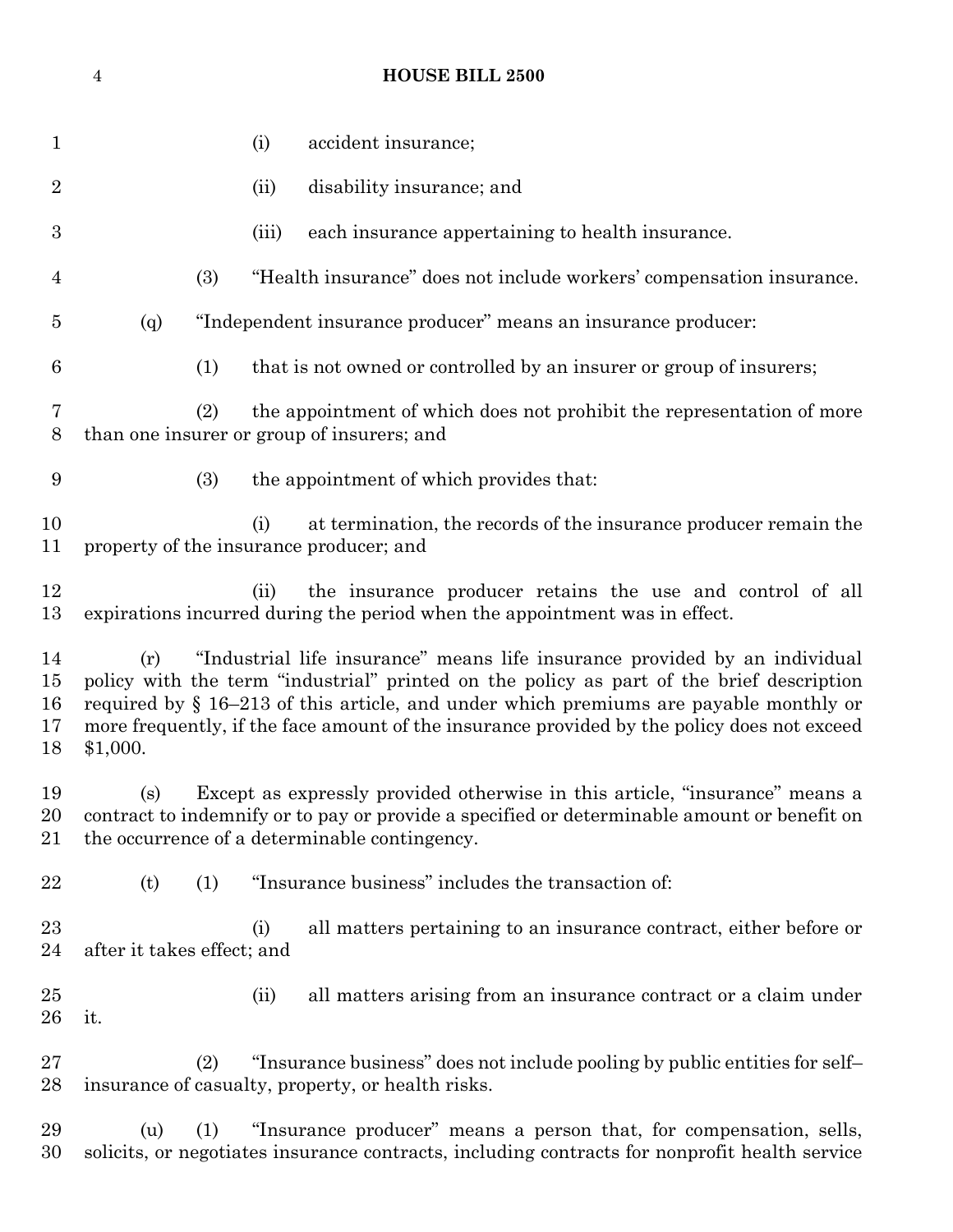| 1<br>$\overline{2}$         | plans, dental plan organizations, and health maintenance organizations, or the renewal or<br>continuance of these insurance contracts for:                                                                                                                                                                                                                                                                    |  |
|-----------------------------|---------------------------------------------------------------------------------------------------------------------------------------------------------------------------------------------------------------------------------------------------------------------------------------------------------------------------------------------------------------------------------------------------------------|--|
| $\boldsymbol{3}$            | (i)<br>persons is suing the insurance contracts; or                                                                                                                                                                                                                                                                                                                                                           |  |
| $\overline{4}$<br>$\bf 5$   | insureds or prospective insureds other than the insurance<br>(ii)<br>producer.                                                                                                                                                                                                                                                                                                                                |  |
| 6                           | (2)<br>"Insurance producer" does not include:                                                                                                                                                                                                                                                                                                                                                                 |  |
| 7<br>$8\,$<br>9<br>10<br>11 | an individual who performs clerical or similar office duties while<br>(i)<br>employed by an insurance producer or insurer, including a clerical employee, other than a<br>clerical employee of an insurer, who takes insurance information or receives premiums in<br>the insurance producer's office, if the employee's compensation does not vary with the<br>number of applications or amount of premiums; |  |
| 12<br>13<br>14<br>15        | a regular salaried officer or employee of an insurer who gives<br>(ii)<br>help to or for a licensed insurance producer, if the officer or employee is not paid a<br>commission or other compensation that depends directly on the amount of business<br>obtained; or                                                                                                                                          |  |
| 16<br>17                    | if not paid a commission, a person that obtains and forwards<br>(iii)<br>information for:                                                                                                                                                                                                                                                                                                                     |  |
| 18                          | 1.<br>group insurance coverage;                                                                                                                                                                                                                                                                                                                                                                               |  |
| 19                          | 2.<br>enrolling individuals under group insurance coverage;                                                                                                                                                                                                                                                                                                                                                   |  |
| 20                          | 3.<br>issuing certificates under group insurance coverage; or                                                                                                                                                                                                                                                                                                                                                 |  |
| 21                          | otherwise assisting in administering group plans.<br>4.                                                                                                                                                                                                                                                                                                                                                       |  |
| 22<br>23                    | "Insurer" includes each person engaged as indemnitor, surety, or contractor<br>(v)<br>in the business of entering into insurance contracts.                                                                                                                                                                                                                                                                   |  |
| 24                          | "Licensed insurance producer" means an insurance producer that has:<br>(w)                                                                                                                                                                                                                                                                                                                                    |  |
| 25                          | obtained a license under Title 10, Subtitle 1 of this article; and<br>(1)                                                                                                                                                                                                                                                                                                                                     |  |
| 26<br>27<br>28              | (2)<br>in the case of an insurance producer that acts on behalf of an insurer<br>other than the Maryland Automobile Insurance Fund, obtained an appointment under Title<br>10, Subtitle 1 of this article.                                                                                                                                                                                                    |  |
| 29<br>30                    | "Life insurance" means insurance for which the probabilities of the<br>(x)<br>(1)<br>duration of human life or the rate of mortality are an element or condition of the insurance.                                                                                                                                                                                                                            |  |
| 31                          | "Life insurance" includes the granting of:<br>(2)                                                                                                                                                                                                                                                                                                                                                             |  |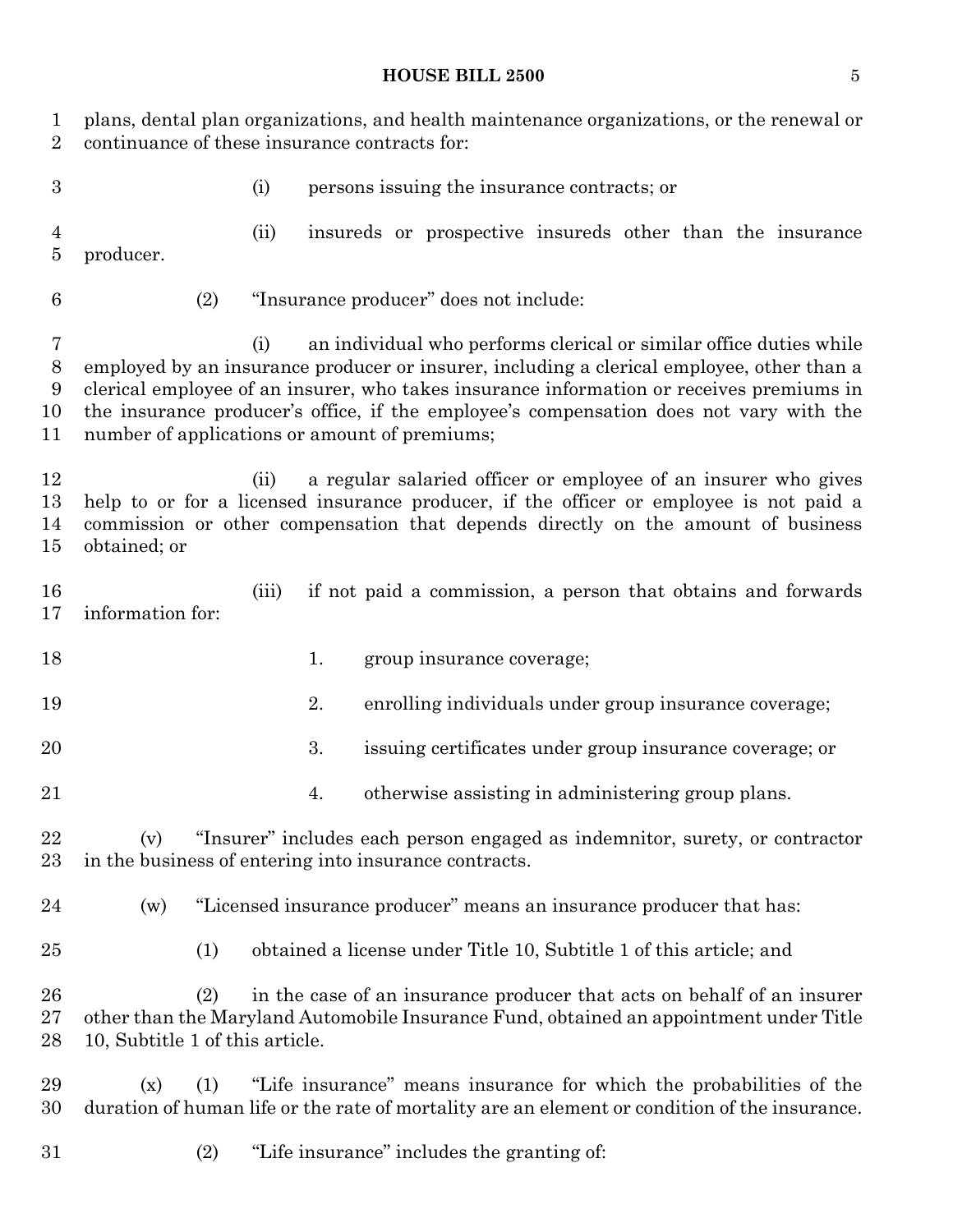(i) endowment benefits; 2 (ii) additional benefits in the event of death by accident or accidental means; (iii) additional disability benefits in the event of dismemberment or loss of sight; (iv) additional disability benefits that operate to safeguard the contract from lapse or to provide a special surrender value, special benefit, or annuity in the event of total and permanent disability; (v) benefits that provide payment or reimbursement for long–term home health care, or long–term care in a nursing home or other related institution; 11 (vi) burial insurance; (vii) optional modes of settlement of proceeds of life insurance; (viii) additional benefits for a second opinion for specified health conditions; and (ix) additional benefits that provide a lump–sum benefit for a specified disease and that meet the requirements established by the Commissioner under § 15–109 of this article. (3) "Life insurance" does not include workers' compensation insurance. (y) "Life insurer" means an insurer in life insurance. (z) (1) "Marine insurance" includes: (i) insurance against loss or damage in connection with any risk of navigation, transit, or transportation, including war risks, marine builder's risks and personal property floater risks, to vessels, craft, aircraft, automobiles, trailers, or vehicles of any kind, as well as all goods, freight, cargoes, merchandise, effects, disbursements, profits, money, bullion, precious stones, securities, choses in action, evidences of debt, valuable papers, bottomry and respondentia interests, and all other kinds of property and interests: 28 1. on or under water, on land, or in the air;

**HOUSE BILL 2500**

 2. while being assembled, packed, crated, baled, compressed, or similarly prepared for shipment or while awaiting shipment; or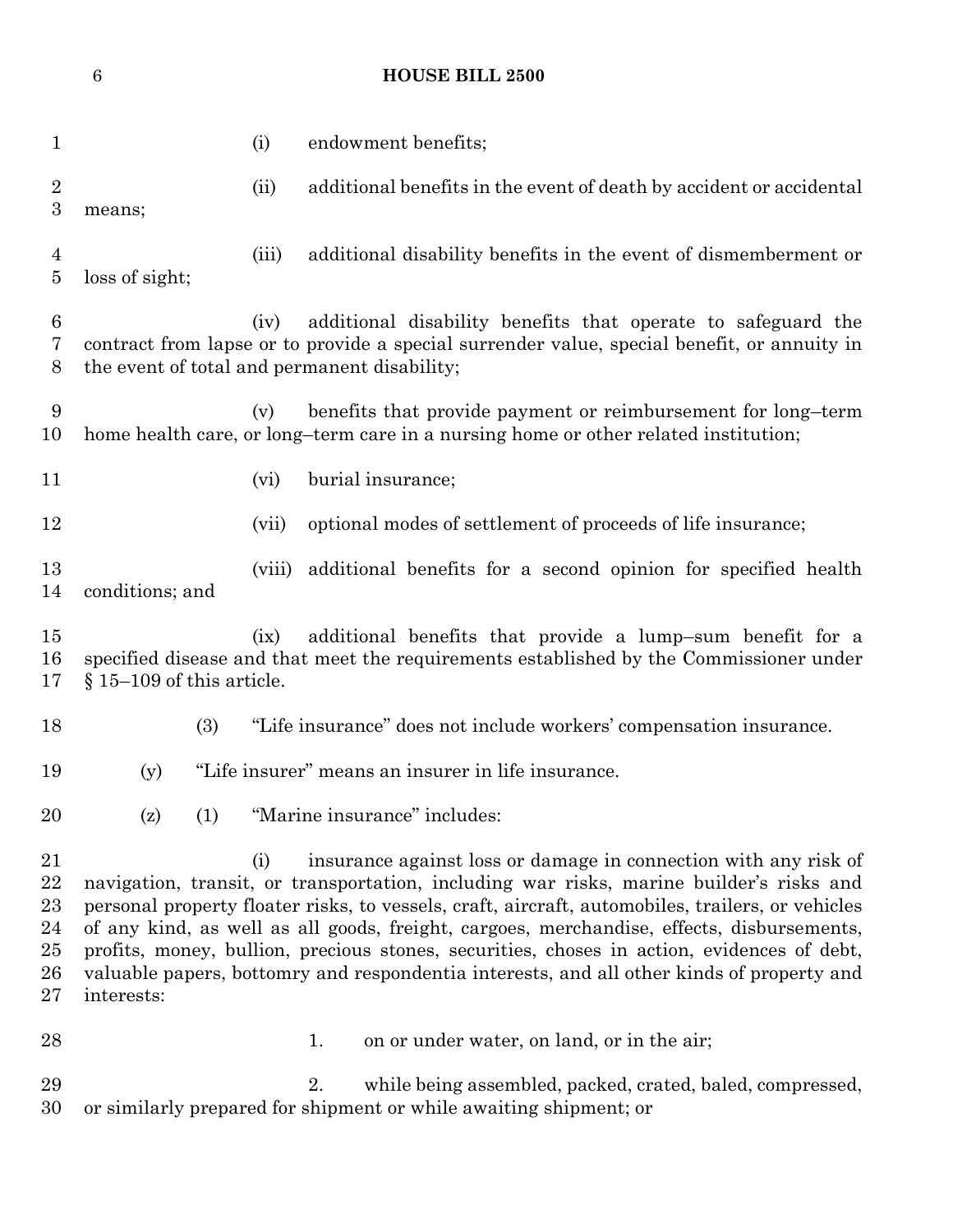3. during any delay, storage, transshipment, or incidental reshipment; (ii) except as provided in paragraph (2) of this subsection, insurance against: 1. loss or damage to a person or property in connection with or as part of marine, inland marine, transit, or transportation insurance arising out of or in connection with the construction, repair, operation, maintenance, or use of the subject matter of the insurance; and 2. legal liability of the insured for loss of or damage to the person or property; (iii) insurance against loss or damage to precious stones, jewels, jewelry, gold, silver and other precious metals, whether used in business or trade or otherwise or whether in course of transportation or otherwise; (iv) except as provided in paragraph (2) of this subsection, insurance against loss or damage to bridges, tunnels, other instrumentalities of transportation and communication, auxiliary facilities and related equipment, piers, wharves, docks, slips, other aids to navigation and transportation, dry docks, and marine railways; and 18 (v) travel insurance, as defined in § 10–101 of this article. (2) "Marine insurance" does not include: 20 (i) life insurance, surety bonds, or insurance against loss because of bodily injury to a person arising out of ownership, maintenance, or use of an automobile, unless a part of travel insurance, as defined in § 10–101 of this article; or (ii) insurance against loss or damage to buildings that are instrumentalities of transportation and communication, their furniture and furnishings, and fixed contents and supplies stored in the buildings. (aa) "Marine protection and indemnity insurance" means insurance against, or against legal liability of the insured for, loss, damage, or expense arising out of or incident to the ownership, operation, chartering, maintenance, use, repair, or construction of a vessel, craft, or instrumentality used in ocean or inland waterways, including legal liability of the insured for personal injury, illness, or death or for loss or damage to the property of another person.

 (bb) "Mutual insurer" means an insurer that is incorporated without capital stock and the governing body of which is elected in accordance with this article.

 (cc) "Negotiate" means to confer directly with or offer advice directly to a purchaser or prospective purchaser of a particular contract of insurance concerning any of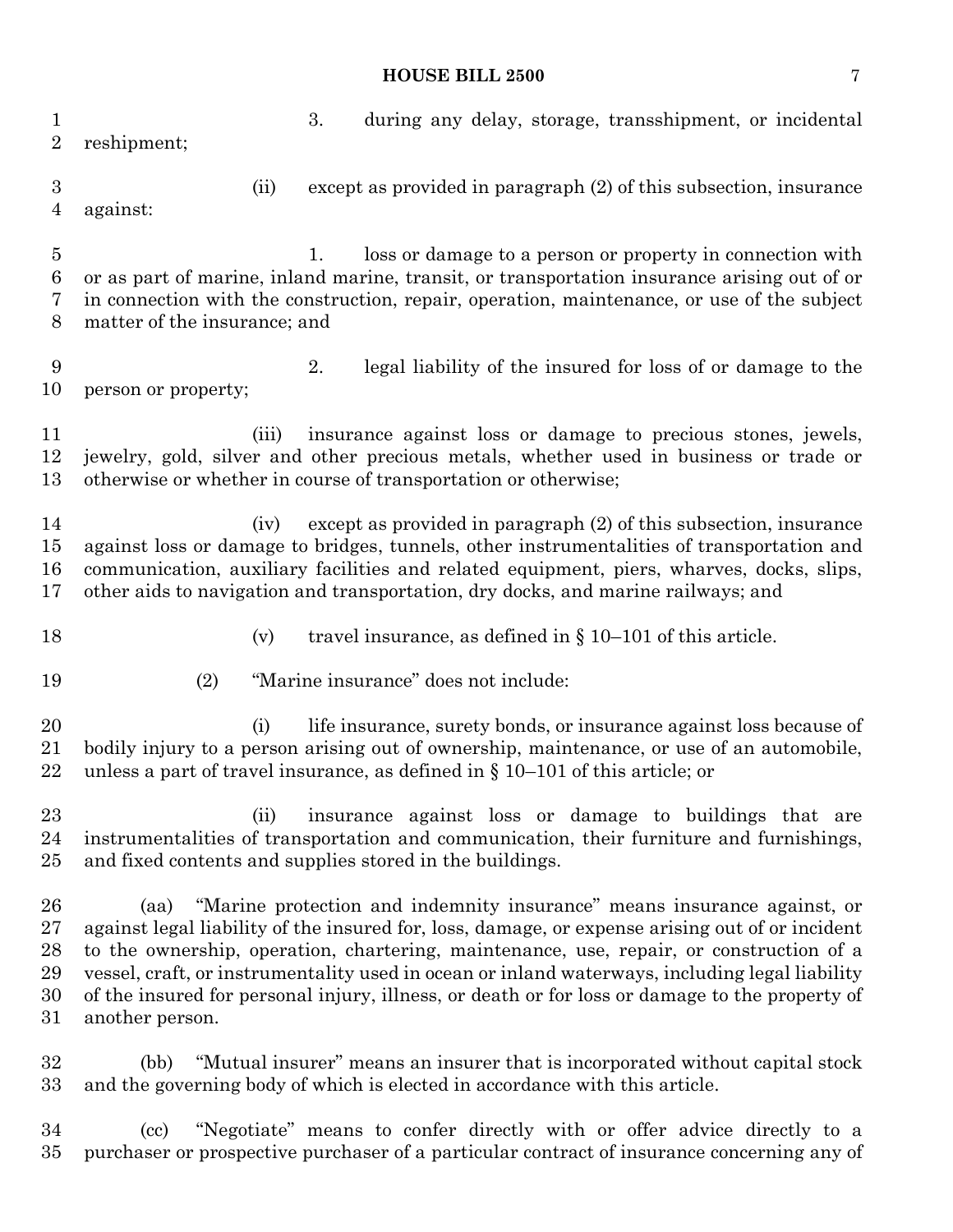the substantive benefits, terms, or conditions of the contract, provided that the person engaged in that act either sells insurance or obtains insurance from insurers for purchasers.

 (dd) "Person" means an individual, receiver, trustee, guardian, personal representative, fiduciary, representative of any kind, partnership, firm, association, corporation, or other entity.

 (ee) (1) "Policy" means the written instrument in which an insurance contract is set forth.

 (2) "Policy" includes all clauses, endorsements, riders, and other papers attached to or made part of the insurance contract.

(ff) (1) "Premium" means consideration for insurance.

(2) "Premium" includes:

 (i) except as provided in paragraph (3) of this subsection, an assessment; and

 (ii) a membership fee, policy fee, survey fee, inspection fee, service fee, driving record report fee, accident history report fee, or other similar fee in consideration for an insurance contract.

- 
- (3) "Premium" does not include:
- 
- 19 (i) an assessment as described in § 9–225 of this article; or

 (ii) an assessment made under any State law that provides for insolvency protection or insurance availability.

 (gg) (1) "Property insurance" means insurance on real or personal property on land, in water, or in the air or an interest in real or personal property against loss or damage from any hazard or cause and against loss that is consequential to the loss or damage.

 (2) "Property insurance" includes fire insurance, flood insurance, extended coverage insurance, homeowners insurance, farm owners insurance, allied lines insurance, earthquake insurance, growing crops insurance, aircraft physical damage insurance, automobile physical damage insurance, glass insurance, livestock insurance, and animal insurance.

 (3) "Property insurance" does not include insurance against legal liability for loss or damage to real or personal property.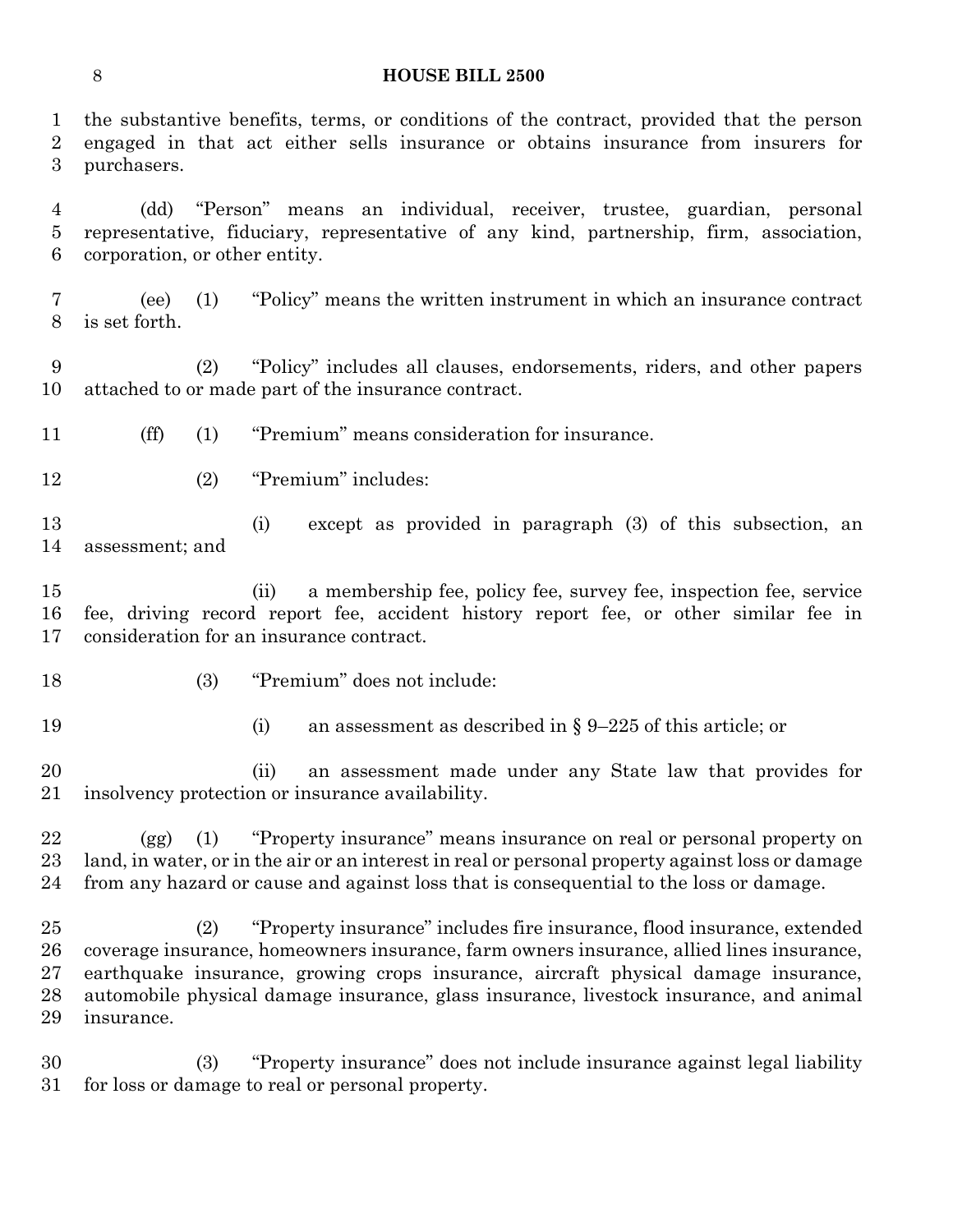(hh) "Reciprocal insurance" means insurance that arises from an exchange among subscribers of mutual agreements of indemnity and that is effected through an attorney in fact common to the subscribers.

 (ii) "Reciprocal insurer" means an unincorporated aggregation of subscribers that operate individually and collectively through an attorney in fact to provide reciprocal insurance.

 (jj) "Reinsurance" means a contract under which an insurer obtains insurance for itself from another insurer for all or part of an insurance risk.

 (kk) "Sell" means to exchange a contract of insurance by any means, for money or its equivalent, on behalf of an insurer.

 (ll) "Solicit" means to attempt to sell insurance or to ask or urge a person to apply for a particular kind of insurance from a particular insurer.

(mm) Except as otherwise expressly provided in this article, "state" means:

(1) a state, possession, territory, or commonwealth of the United States; or

(2) the District of Columbia.

 (nn) "Stock insurer" means an insurer that is incorporated with capital that is divided into shares and owned by its stockholders.

(oo) "Surety insurance" includes:

 (1) fidelity insurance, which is insurance that guarantees the fidelity of persons that hold positions of public or private trust;

 (2) insurance that guarantees the performance of contracts other than insurance contracts;

 (3) insurance that guarantees the execution of bonds, undertakings, and contracts of suretyship; and

 (4) insurance that indemnifies banks, bankers, brokers, or financial corporations or associations against loss from any cause of bills of exchange, notes, bonds, securities, evidences of debt, deeds, mortgages, warehouse receipts, other valuable papers, documents, money, precious metals, articles made from precious metals, jewelry, watches, necklaces, bracelets, gems, and precious and semi–precious stones, including loss during transportation by messenger or in armored motor vehicles, but not against other risks of transportation or navigation, and insurance against loss or damage to a bank's, banker's, broker's, or financial corporation's or association's premises or furniture, fixtures, equipment, safes, and vaults on the premises caused by burglary, robbery, theft, vandalism,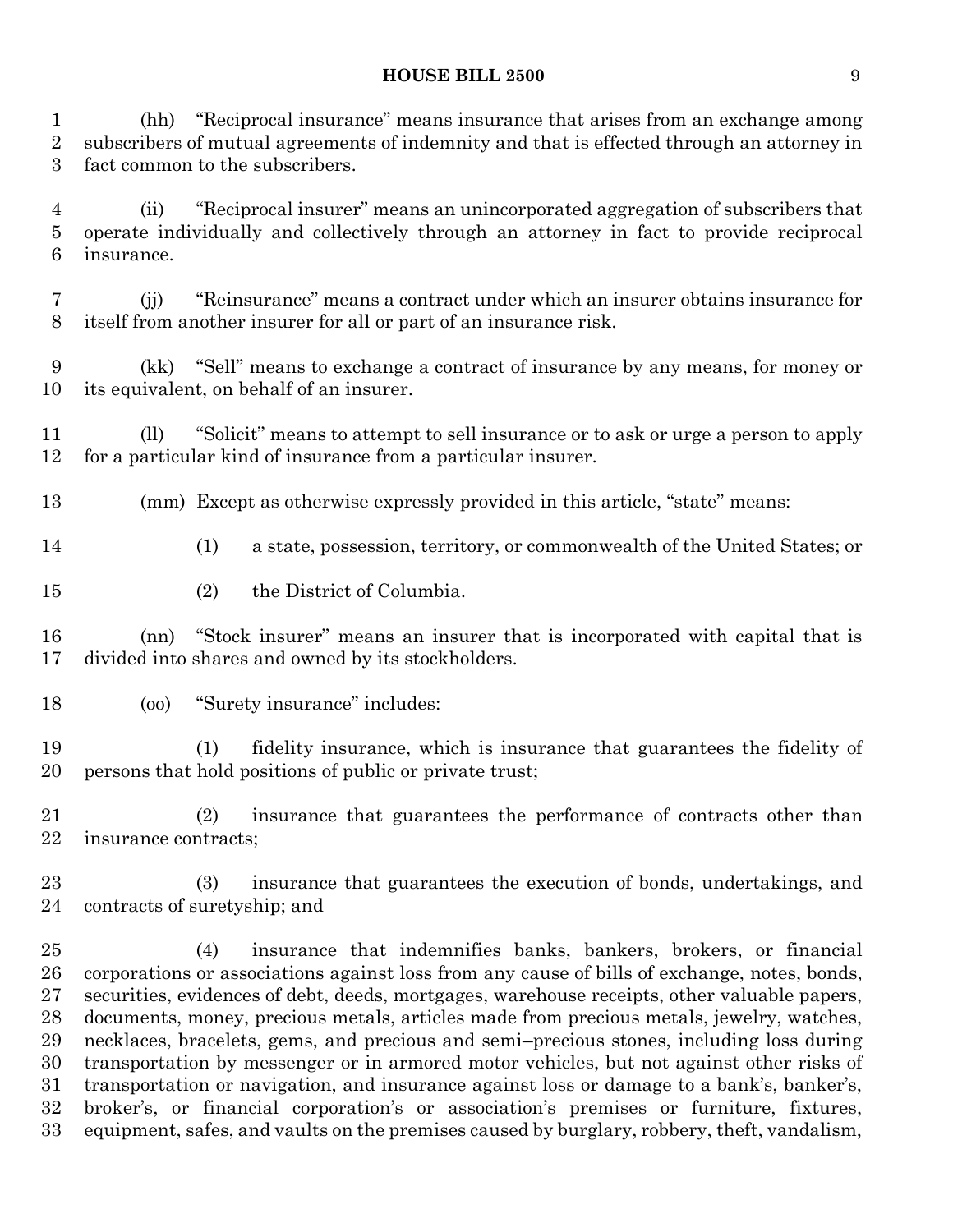or malicious mischief, or attempted burglary, robbery, theft, vandalism, or malicious

 mischief. (pp) "Surplus lines insurance" means the full amount or kind of insurance needed to protect the interest of the insured that: (1) cannot be obtained from an authorized insurer; or (2) for the particular kind and class of insurance to provide coverage against liability of persons described in § 24–206(1) of this article, cannot be obtained from three or more authorized insurers that write that kind and class of insurance on a broad basis. (qq) "Title insurance" means insurance of owners of property or other persons that have an interest in the property against loss by encumbrance, defective title, invalidity of title, or adverse claim to title. (rr) "Unauthorized insurer" means an insurer that does not hold a certificate of authority. (ss) "Wet marine and transportation insurance" means the part of marine insurance that includes only: (1) insurance of vessels, crafts, or hulls and interests in or related to them; (2) insurance of marine builder's risks or marine war risks; (3) marine protection and indemnity insurance; (4) insurance of freights and disbursements pertaining to a subject of insurance under this subsection; and (5) insurance of personal property and interests in personal property, in connection with any risk of navigation, transit, or transportation: (i) in the course of exportation from or importation into a country and in the course of transportation along a coast or on inland waters, including transportation by land, water, or air from point of origin to final destination; (ii) while being prepared for and while awaiting shipment; and (iii) during any delay, storage, transshipment, or incidental reshipment.

(tt) (1) "Wholesale life insurance" means life insurance that is:

(i) distributed on a mass merchandising basis;